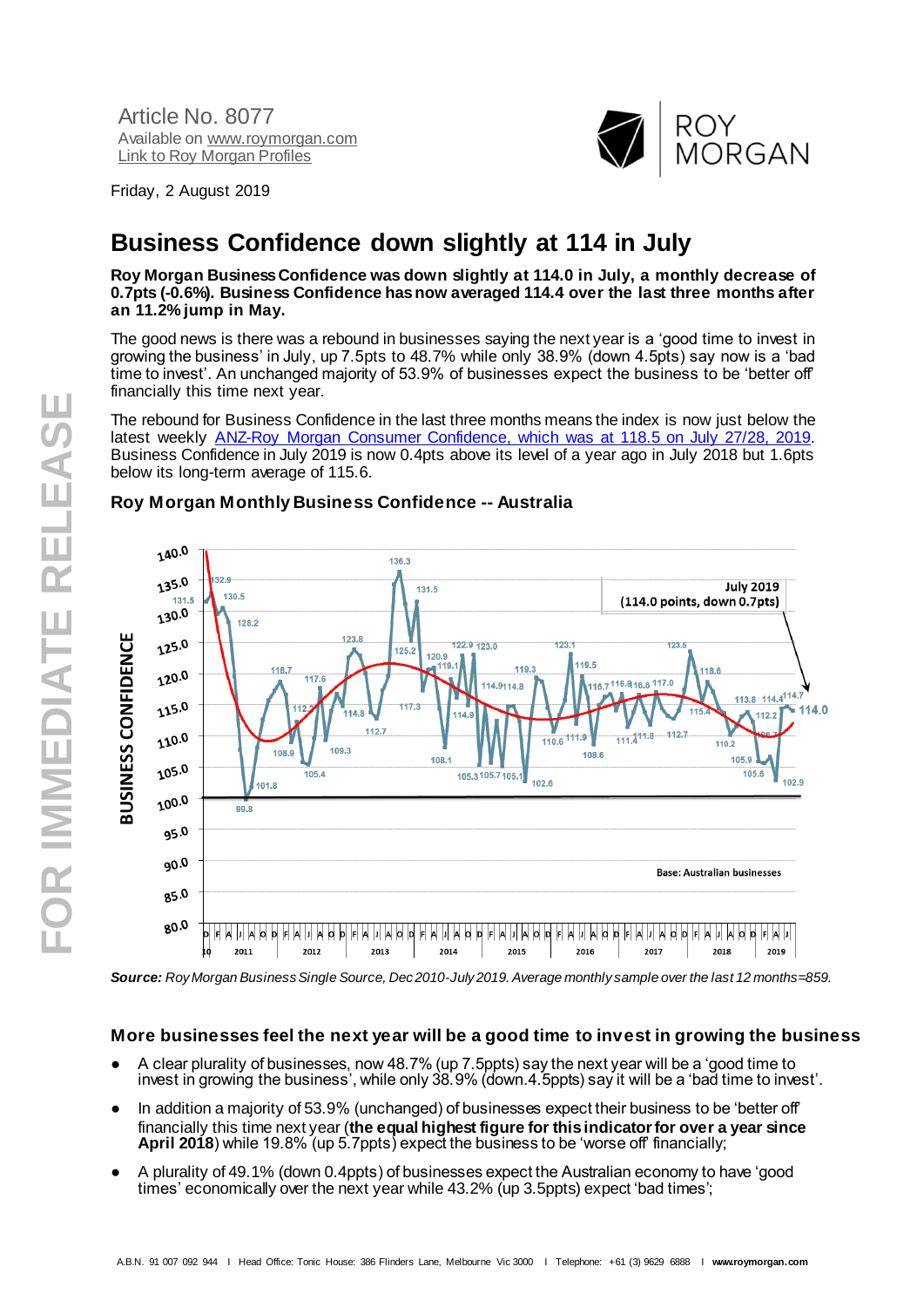- Now 39.4% (up 1.2ppts) say the business is 'better off' financially than this time last year and 32% (up 3.6ppts) say the business is 'worse off' financially than a year ago;
- And a majority of businesses, 52% (down 0.3ppts), expect 'good times' for the Australian economy over the next five years and 39.1% (up 3.1ppts) now expect 'bad times'.

#### **Business Confidence up for Micro businesses but down for businesses with over 5 employees**

In line with the month-on-month decrease, Roy Morgan Business Confidence for the three months to July 2019 is down slightly by 0.6pts to 114.4 compared to the same period a year ago.

Analysing the Business Confidence by size of business shows that micro businesses with under 5 employees have been the most enthused by the ending of political uncertainty following the Federal Election in May.

Business Confidence for micro businesses in the three months to July 2019 is up by 1.7pts to 114.2 – the only size of business which has higher Business Confidence than a year ago. There has been a decline in Business Confidence for all sized businesses with 5 or more employees.

For small businesses with 5-19 employees Business Confidence has dropped by 18.6pts to 113.0 and is now the lowest of any sized business.

Business Confidence has dropped significantly over the last year for both medium sized businesses with 20- 199 employees and larger businesses with 200+ employees but remains well above the national average.

Larger businesses again have the highest Business Confidence at 125.9 (down 18.5pts from a year ago) now just ahead of medium sized businesses on 124.1 (down 16.6pts).



#### **Business Confidence by business size (employee numbers)\*: May-July 2019 cf. May-July 2018**

**Source:** Roy Morgan Business Single Source, May – July 2018, n=2,613 and May – July 2019, n=3,001. \*Micro businesses are under 5 employees, Small businesses are 5-19 employees, Medium-sized businesses are 20-199 employees and Large businesses are 200 employees or more.



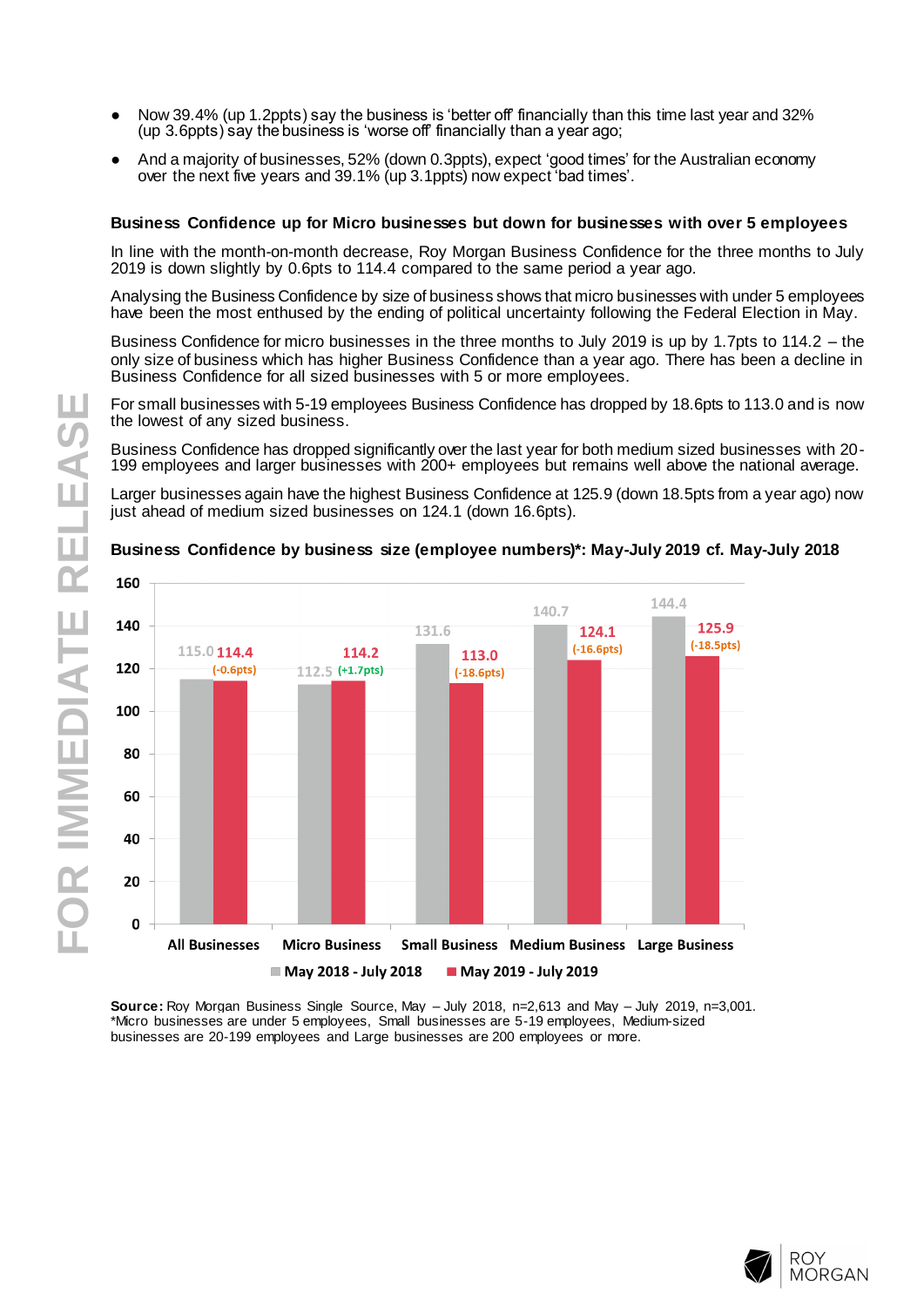#### **Michele Levine, CEO Roy Morgan, says Business Confidence has maintained a steady level since May as the political uncertainty surrounding the Federal Election has dissipated:**

*"Roy Morgan Business Confidence was down slightly by 0.7pts to 114.0 in July. Business Confidence has been in a tight band over the last three months following the Federal Election in mid-May and today's analysis reveals conflicting forces are impacting the measure.*

*"While Business Confidence for the three months to July is down slightly on a year ago at 114.4 it is small, medium and large businesses with at least 5 employees driving the measure down. Business Confidence for businesses with 20-199 employees is down 16.6pts from a year ago and down 18.5pts for businesses with 200+ employees. In contrast micro businesses with under 5 employees now have higher Business Confidence, up by 1.7pts compared to a year ago.*

*"Driving the falls for medium and larger size business are increasing concerns about the fortunes of the Australian economy over the next year and next five years and a sharp reduction in firms of this size saying the next 12 months is a 'good time to invest in growing the business'.*

*"Analysing Business Confidence by State shows that South Australia now has the highest Business Confidence of any State in July just ahead of Queensland and Western Australia which both increased strongly in July against the overall trend.*

*"Business Confidence was down in Tasmania as well as in Australia's two largest States of Victoria and New South Wales which now has the lowest Business Confidence of any State although still in positive territory above 100.*

*"Analysing Business Confidence by industries shows several industries have had increases in confidence in the month of July led by the Manufacturing, Education & Training, Accommodation & Food Service, Recreation & personal and Agriculture.*

*"Industries to under-perform in July include Property & business services, Wholesale, Information Media & Telecommunications. Public administration & defence and Electricity, gas & water were the only two industries in July to have Business Confidence below the neutral level of 100."*

**Roy Morgan Business Confidence results in July are based on 1,117 interviews with a crosssection of Australian businesses. Business Confidence is now below the 8yr average (115.6).**

**For comments or more information please contact:**

**Michele Levine CEO Office: +61 (3) 9224 5215 Mobile: 0411 129 093** [askroymorgan@roymorgan.com](mailto:askroymorgan@roymorgan.com)

## **About Roy Morgan**

Roy Morgan is the largest independent Australian research company, with offices in each state of Australia, as well as in the United States and the United Kingdom. A full service research organisation specialising in omnibus and syndicated data, Roy Morgan has over 75 years' experience in collecting objective, independent information on consumers.